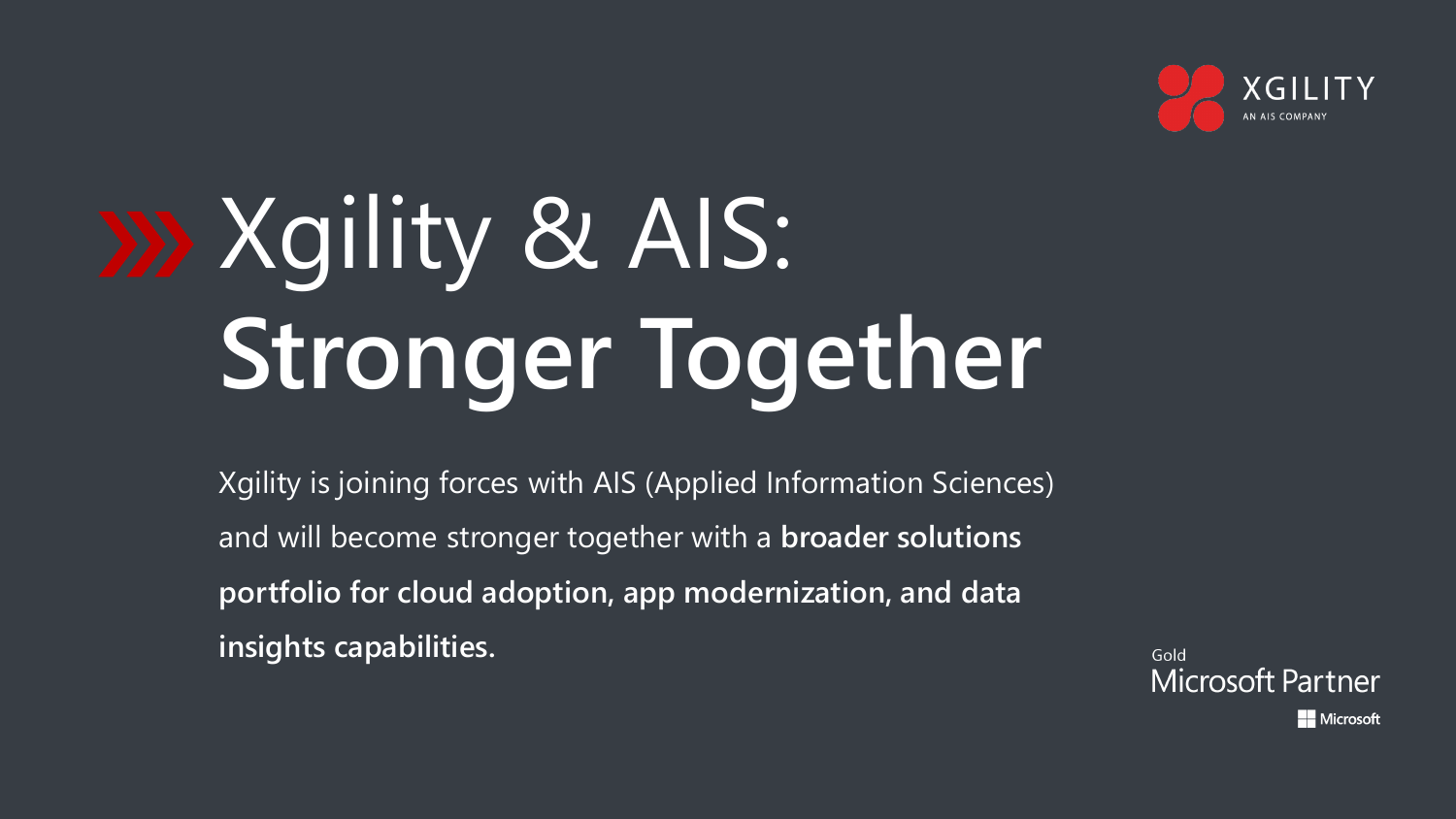**As premier Microsoft Gold partners, our combined capabilities and deep Microsoft expertise will create a broader spectrum of opportunities to serve our clients in new ways and accelerate your cloud transformation.**

- Unparallel Microsoft 365 Strategic  $\sum$ Advisory, Planning, Change Management & Adoption Services.
- Deep experience helping organizations  $\mathbf{y}$ deploy cloud infrastructure quickly to begin migrating and modernizing in Microsoft 365, Power Platform, Dynamics 365 & Azure.
- Expanded Azure IaaS & PaaS services  $\mathbf{y}$ with deep Azure experience.
- **W** Extensive expertise in app innovation and enabling the cloud for regulated industries, the public sector, commercial businesses & nonprofit organizations.
- Deep DevOps, DevSecOps & Agile Development experience.
- Unparalleled experience with Power Platform & proven Power Platform Adoption Framework.
- **XX** Expanded Business Intelligence & Big Data Analytics solutions.
- Extensive Security &  $\sum$ Compliance capabilities for regulated industries.
- **XX** Broader experience with Emerging Technologies including artificial intelligence (AI), machine learning & more.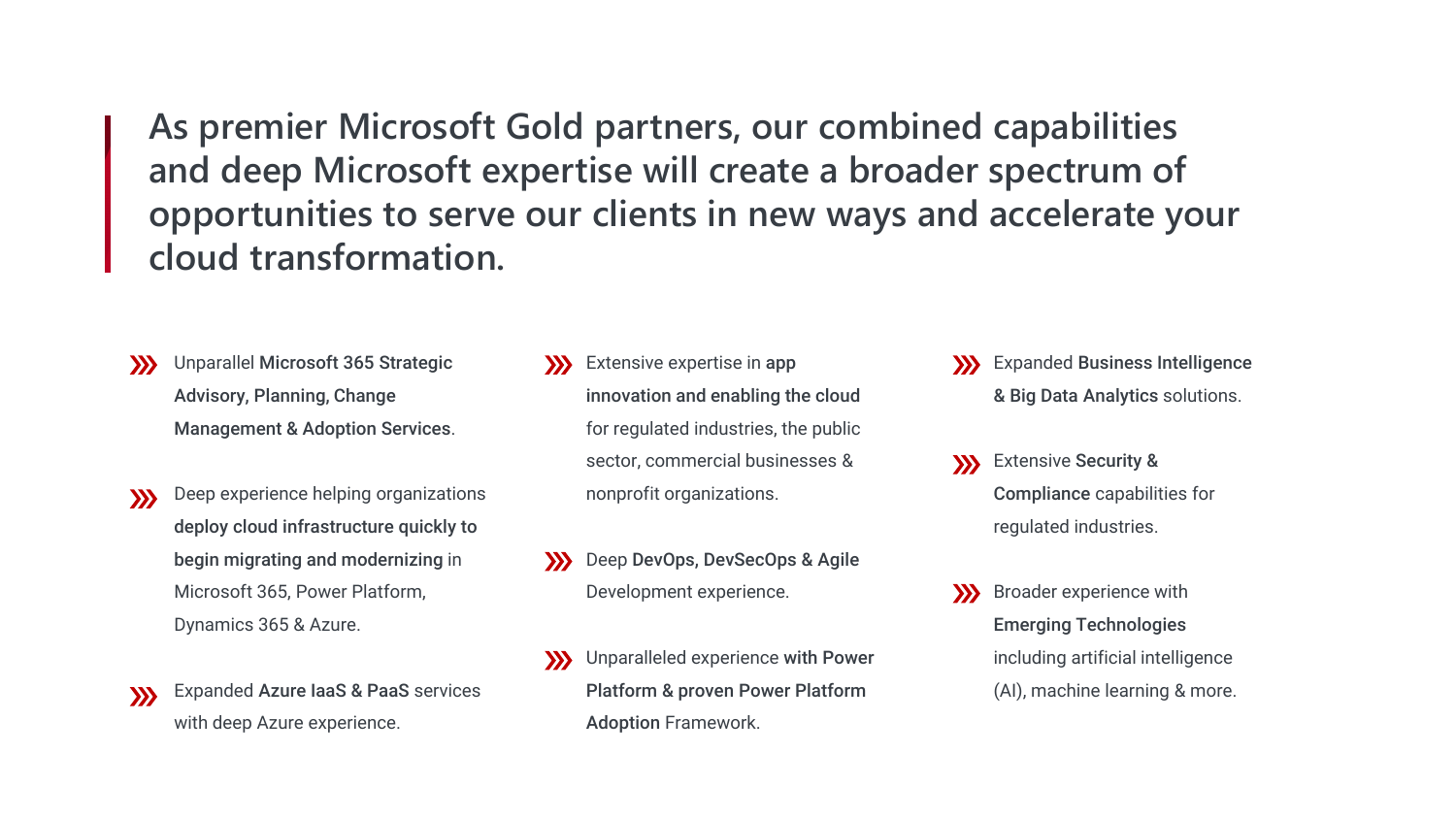## **XX** Our Commitment

We will continue our mission to help our clients move to the cloud, reimagine processes, modernize technologies and applications, and empower their employees with the right applications, insights, and guidance to work securely in today's work anywhere environment.

**We remain committed to our clients and look forward to amplifying our capabilities to continue to help organizations harness the power of Microsoft Cloud platforms – and become more innovative, agile, and secure.**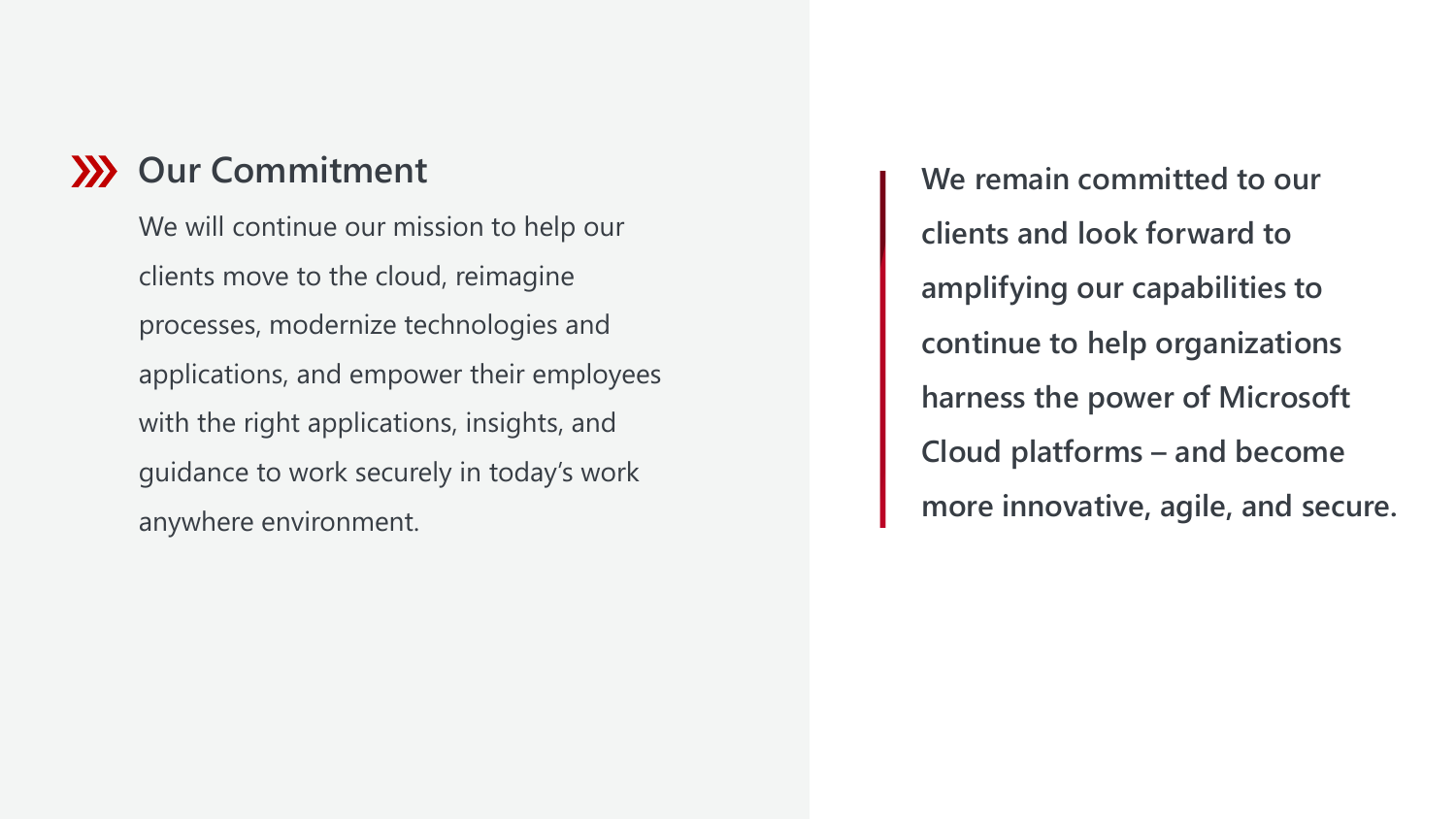## **Stronger Together:** Solutions & Services

**Accelerate Your Microsoft Cloud, Collaboration & Digital Workplace Transformation** 

## Microsoft 365 Strategic Planning, Change Management & Adoption

Our proven strategic approach to Microsoft 365 fuses both technology and usercentric decisions along with change management and adoption activities to reduce the barriers to adoption – and drive higher employee engagement, productivity, innovation, and culture change while setting your IT teams up for future success.

## Cloud & Infrastructure

Move to the cloud, modernize your IT infrastructure, migrate and automate workloads, and transform business operations with the right cloud infrastructure that's agile, flexible, scalable, and secure – and that aligns with your business goals.

## Productivity, Collaboration & Digital Workplace

Empower your employees with the right applications, processes, governance, and security for seamless collaboration, content management, information sharing, and communication to work securely in today's work anywhere environment while leveraging the Microsoft 365 ecosystem.

## Security, Compliance & Identity

Safeguard your people, devices, data, critical information, and infrastructure with a comprehensive approach to your cybersecurity strategy, policies, tools, and protection to keep your organization safe against today's security challenges and threats.

## **Cloud Adoption Application Modernization**

#### App Modernization & Development

Transform your legacy and outdated apps, databases, and systems to modern, cloud-based apps or cloud-native services that are easy to maintain and secure.

#### Business Apps, Processes, Workflows & Automation

Increase productivity and efficiency by modernizing legacy business apps and digitizing manual business processes with automation, bots, notifications, online or mobile forms, and electronic signatures.

## **Data Intelligence**

## Data & Insights

Become a data-driven organization. Turn data into insights and democratize data across your enterprise. Break down data silos, move from proprietary to open standard, and get the right information into the hands of your teams when they need it.

## How We Can Help

- Strategic Planning & Roadmaps
- Change Management & Adoption
- Technical Environment, Infrastructure & Cloud-Readiness Assessments, Planning & Roadmaps
- Upgrades, Technology Rollouts, Deployments & Migration Services
- Collaboration & Digital Workplace Strategy & Rollout
- SharePoint & Intranet Modernization
- Business Process Automation, Workflows & Forms
- Data Platform Modernization Accelerator
- Data Management, Visualization, Dashboards & Reports
- Governance, Security, Risk & Compliance Assessments, Planning & Implementation
- Microsoft Zero Trust Security Identity & Access Management
- App & Database Modernization [Legacy to Cloud Native]
- Custom App Development
- Managed & Support Services